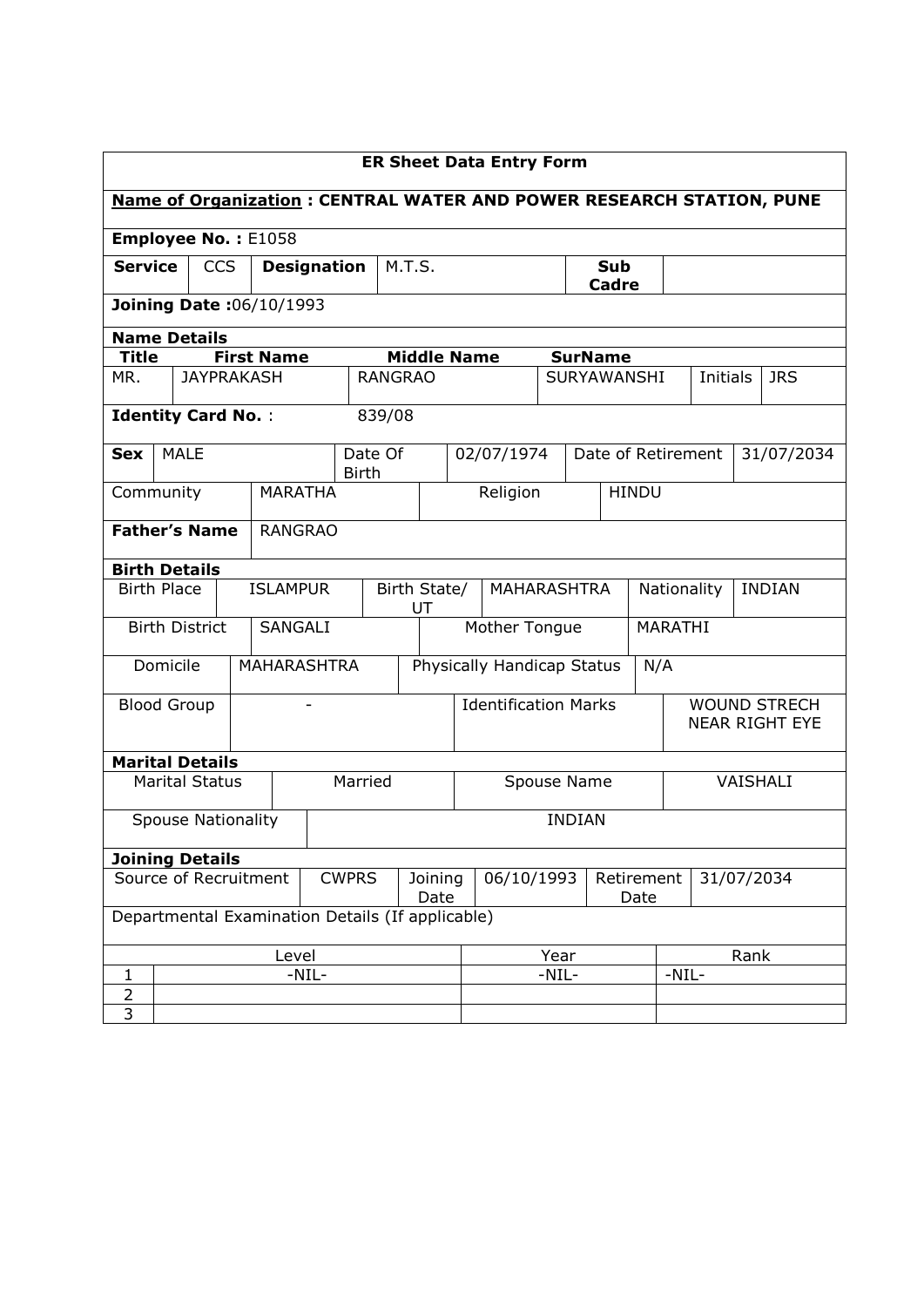| Remarks (if any)             | $-NIL-$          |             |              |              |  |  |  |  |  |  |
|------------------------------|------------------|-------------|--------------|--------------|--|--|--|--|--|--|
| Languages known              |                  |             |              |              |  |  |  |  |  |  |
|                              | Name of Language | <b>Read</b> | <b>Write</b> | <b>Speak</b> |  |  |  |  |  |  |
| Indian Languages 1<br>Known  | MARATHI          | <b>YES</b>  | <b>YES</b>   | <b>YES</b>   |  |  |  |  |  |  |
| $\overline{2}$               | <b>HINDI</b>     | <b>YES</b>  | <b>YES</b>   | <b>YES</b>   |  |  |  |  |  |  |
| 3                            |                  |             |              |              |  |  |  |  |  |  |
| $\overline{4}$               |                  |             |              |              |  |  |  |  |  |  |
| 5                            |                  |             |              |              |  |  |  |  |  |  |
|                              |                  |             |              |              |  |  |  |  |  |  |
| Foreign Languages            | $-NIL-$          | $-NIL-$     | $-NIL-$      | $-NIL-$      |  |  |  |  |  |  |
| Known<br>1<br>$\overline{2}$ |                  |             |              |              |  |  |  |  |  |  |
|                              |                  |             |              |              |  |  |  |  |  |  |
| 3                            |                  |             |              |              |  |  |  |  |  |  |

## Details of deputation (if applicable)

| Name of the Office | Post held at that<br>time in parent office | Name of post<br>(selected for<br>deputation | Period of deputation |         |  |  |
|--------------------|--------------------------------------------|---------------------------------------------|----------------------|---------|--|--|
|                    |                                            |                                             | Since                | From    |  |  |
| $-NIL-$            | $-NIL-$                                    | $-NIL-$                                     | $-NIL-$              | $-NIL-$ |  |  |

## Details of Foreign Visit

| SI.<br>No. | Place of Visit | Date of<br>visit | Post held at<br>that time | Whether it<br>is a<br>personal or<br>official visit | Details of visit |
|------------|----------------|------------------|---------------------------|-----------------------------------------------------|------------------|
| NIL-       | $-NIL-$        | $-NIL-$          | $-NIL-$                   | $-NIL-$                                             | $-NIL-$          |

## Transfer/Posting Detail (if applicable)

| Place   | Period of posting |         |  |  |  |  |  |
|---------|-------------------|---------|--|--|--|--|--|
|         | Since             | From    |  |  |  |  |  |
|         |                   |         |  |  |  |  |  |
|         |                   |         |  |  |  |  |  |
|         |                   |         |  |  |  |  |  |
| $-NIL-$ | $-NIL-$           | $-NIL-$ |  |  |  |  |  |
|         |                   |         |  |  |  |  |  |